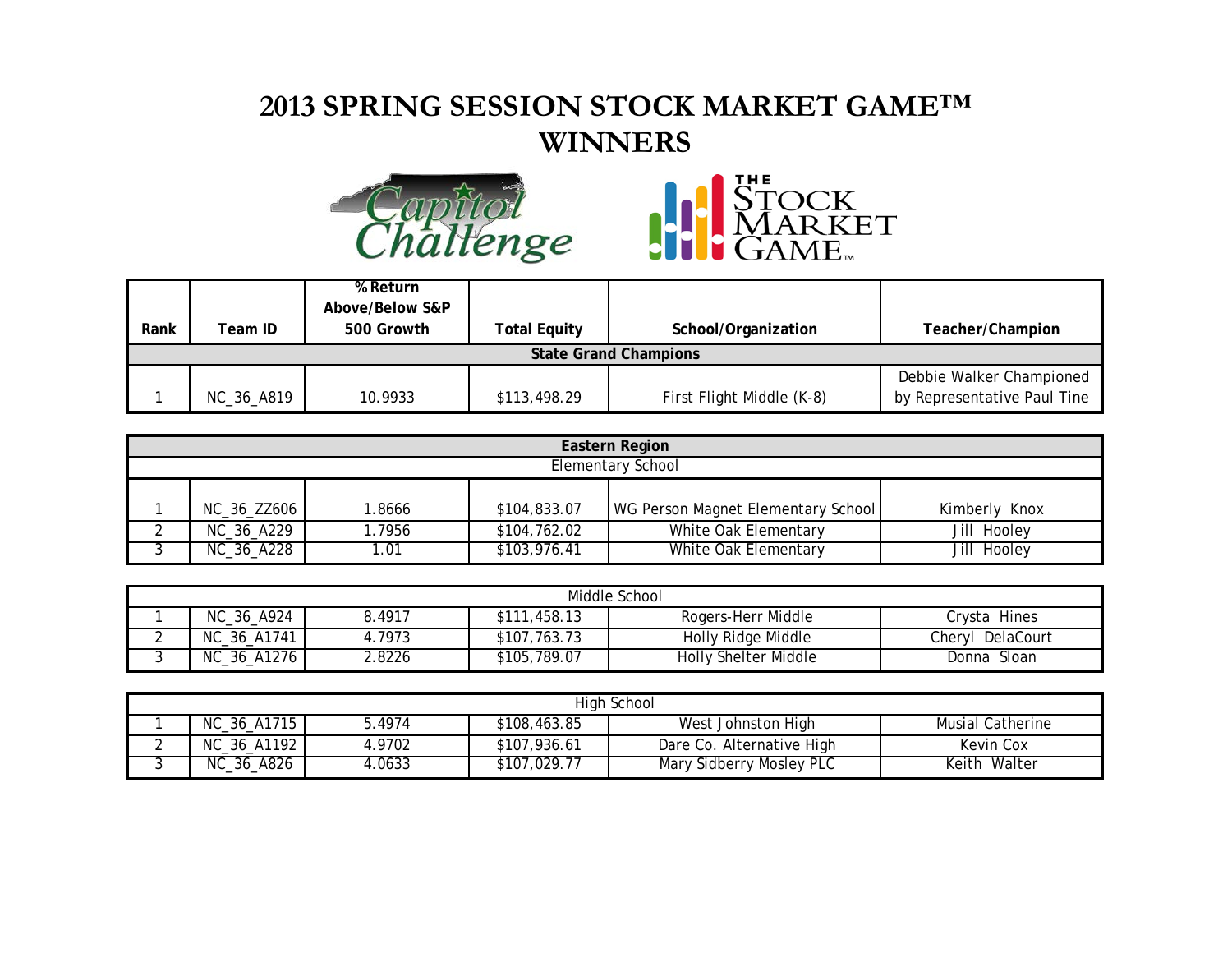| Rank | Team ID-              | % Return<br>Above/Below S&P<br>500 Growth | <b>Total Equity</b> | School/Organization         | Teacher/Champion |  |  |  |
|------|-----------------------|-------------------------------------------|---------------------|-----------------------------|------------------|--|--|--|
|      | <b>Western Region</b> |                                           |                     |                             |                  |  |  |  |
|      |                       |                                           |                     | <b>Elementary School</b>    |                  |  |  |  |
|      | NC_36_ZZ720           | 2.2552                                    | \$105,221.68        | South Elementary            | Akilah Jones     |  |  |  |
|      | NC_36_ZZ717           | 1.7364                                    | \$104,702.84        | South Elementary            | Akilah Jones     |  |  |  |
|      | NC_36_ZZ796           | .0508                                     | \$103,142.40        | <b>Haw Creek Elementary</b> | Logan Killen     |  |  |  |

| Middle School |                           |        |              |                       |                     |  |
|---------------|---------------------------|--------|--------------|-----------------------|---------------------|--|
|               | NC_36_A853                | 9.5831 | \$112,549.50 | North Buncombe Middle | Kristen Wells       |  |
|               | NC_36_ZZ712               | 8.5336 | \$111,500.00 | Weddington Middle     | <b>Shelly Helms</b> |  |
|               | $\_$ Ā684<br>NC .<br>_36_ | .4517  | \$110,418.09 | Corriher Lipe Middle  | Pam Orbison         |  |

| High School |             |        |              |                            |               |  |
|-------------|-------------|--------|--------------|----------------------------|---------------|--|
|             | NC_36_A734  | 5643.ر | \$109,530.74 | Providence High            | Carl Samford  |  |
| -           | NC_36_A731  | .2417  | \$109,208.11 | Providence High            | Carl Samford  |  |
|             | NC_36_ZZ404 | .8157  | \$108,782.13 | <b>Surry Early College</b> | Jonathan Amos |  |

|                             | <b>Capitol Challenge</b> |        |              |                             |                             |  |  |
|-----------------------------|--------------------------|--------|--------------|-----------------------------|-----------------------------|--|--|
|                             | <b>Elementary School</b> |        |              |                             |                             |  |  |
| Tracey Miller Championed by |                          |        |              |                             |                             |  |  |
|                             | NC_36_A615               | 6.3775 | \$108,882.54 | Horton Middle (K-8)         | Deb McManus                 |  |  |
|                             |                          |        |              |                             | Terri Riley Championed by   |  |  |
|                             | NC_36_A710               | 2.8705 | \$105,375.49 | Morehead Elem. at Camp Glen | Pat McElraft                |  |  |
|                             |                          |        |              |                             | Tracey Miller Championed by |  |  |
|                             | NC_36_A616               | .6609  | \$104,165.94 | Horton Middle (K-8)         | Deb McManus                 |  |  |

| Middle School |         |              |                           |                             |  |  |
|---------------|---------|--------------|---------------------------|-----------------------------|--|--|
|               |         |              |                           | Debbie Walker Championed    |  |  |
| NC_36_A819    | 10.9933 | \$113,498.29 | First Flight Middle (K-8) | by Representative Paul Tine |  |  |
|               |         |              |                           | Rick Wall Championed by     |  |  |
| NC_36_A1017   | 10.7    | \$113,204.95 | <b>Bailey Middle</b>      | Speaker Thom Tillis         |  |  |
|               |         |              |                           | Rick Wall Championed by     |  |  |
| NC_36_A1020   | 10.522  | \$113,026.95 | <b>Bailey Middle</b>      | Speaker Thom Tillis         |  |  |